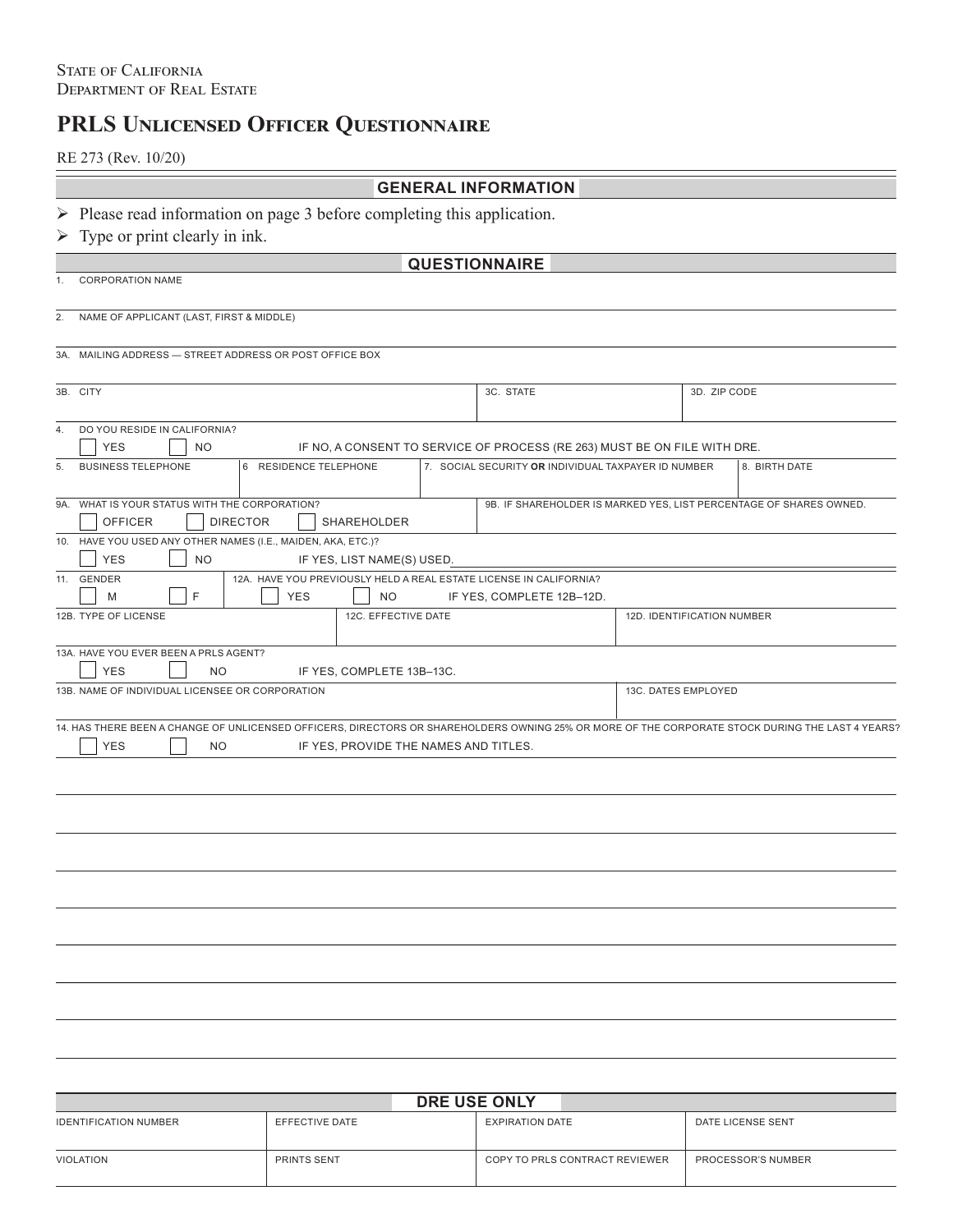# **BACKGROUND INFORMATION**

Carefully read and provide detailed and accurate answers to questions 15-18 below. You must provide a "yes" or "no" response to all questions, Attach additional sheets if you need more space. Each additional sheet must be sign by applicant. Failure to disclose pertinent information may result in denial of your license application and/or delays.

| 15.                                                                                                                                                                                                                                                                                         |                                                                                                                                                                           | HAVE YOU EVER HAD A DENIED, SUSPENDED, RESTRICTED OR REVOKED BUSINESS OR PROFESSIONAL<br>LICENSE (INCLUDING REAL ESTATE), IN CALIFORNIA, OR ANY OTHER STATE? IF YES, COMPLETE ITEM 19 |                              | <b>D</b> YFS               | $\square$ NO |
|---------------------------------------------------------------------------------------------------------------------------------------------------------------------------------------------------------------------------------------------------------------------------------------------|---------------------------------------------------------------------------------------------------------------------------------------------------------------------------|---------------------------------------------------------------------------------------------------------------------------------------------------------------------------------------|------------------------------|----------------------------|--------------|
| 16.<br>ARE THERE ANY DISCIPLINARY ACTIONS PENDING AGAINST A BUSINESS OR PROFESSIONAL LICENSE YOU                                                                                                                                                                                            |                                                                                                                                                                           |                                                                                                                                                                                       |                              | <b>D</b> YFS               | $\Box$ NO    |
| 17 <sub>1</sub>                                                                                                                                                                                                                                                                             | HAVE YOU EVER BEEN REQUIRED TO REGISTER AS A SEX OFFENDER PURSUANT TO THE PROVISIONS<br>OF SECTION 290 OF THE CALIFORNIA PENAL CODE OR ANY COMPARABLE LAW OF ANY STATE OR |                                                                                                                                                                                       |                              |                            | $\Box$ NO    |
| HAVE YOU EVER BEEN ORDERED TO CEASE, DESIST AND/OR REFRAIN FROM DOING AN ACT(S), OR FROM<br>18.<br>VIOLATING A LAW, RULE OR REGULATION BY, OR CITED FOR A BREACH OF ETHICS OR UNPROFESSIONAL<br>CONDUCT, BY AN ADMINISTRATIVE AGENCY OR PROFESSIONAL ASSOCIATION IN CALIFORNIA OR ANY OTHER |                                                                                                                                                                           |                                                                                                                                                                                       |                              | <b>D</b> YFS               | $\square$ NO |
| 19. DETAILED EXPLANATION OF ITEM 15, 16, AND/OR 18. IF NEEDED, EXPLANATION MAY BE PROVIDED IN ITEM 20.                                                                                                                                                                                      |                                                                                                                                                                           |                                                                                                                                                                                       |                              |                            |              |
|                                                                                                                                                                                                                                                                                             | 19A. TYPE OF LICENSE                                                                                                                                                      | 19B. LICENSE ID NO.                                                                                                                                                                   | 19C. LICENSE EXPIRATION DATE | 19D. STATE                 |              |
|                                                                                                                                                                                                                                                                                             |                                                                                                                                                                           |                                                                                                                                                                                       |                              |                            |              |
| 19F. DATE OF ACTION<br>19G. DATE ACTION TERMINATED<br>19E. ACTION (revoked, etc.)                                                                                                                                                                                                           |                                                                                                                                                                           |                                                                                                                                                                                       |                              | 19H. CODE SECTION VIOLATED |              |

| 20. | TIONAL                                              | . INFORMATION: SPECIFY WHICH LINES YOU ARE REFERRING TO ATTACH EXTRA SHEFTS IF MORE ROOM IS NEFI | ) FACH |
|-----|-----------------------------------------------------|--------------------------------------------------------------------------------------------------|--------|
|     | <b>NDDITIONAL SHEET MUST BE SIGNED BY APPLICANT</b> |                                                                                                  |        |

#### *UNLICENSED OFFICER CERTIFICATION*

Unlicensed Officer/Director/Shareholder — I certify under penalty of perjury that the answers and statements given in this application are true and *correct.*

| 21. | SIGNATURE OF UNLICENSED OFFICER/DIRECTOR/SHAREHOLDER (MUST BE ORIGINAL OR ELECTRONIC* SIGNATURE.) | DATE<br>22. |
|-----|---------------------------------------------------------------------------------------------------|-------------|
|     |                                                                                                   |             |

*\* Electronic signature must comply with California Uniform Transactions Act (CA Civ. Code section 1633.1 et.seq.)*